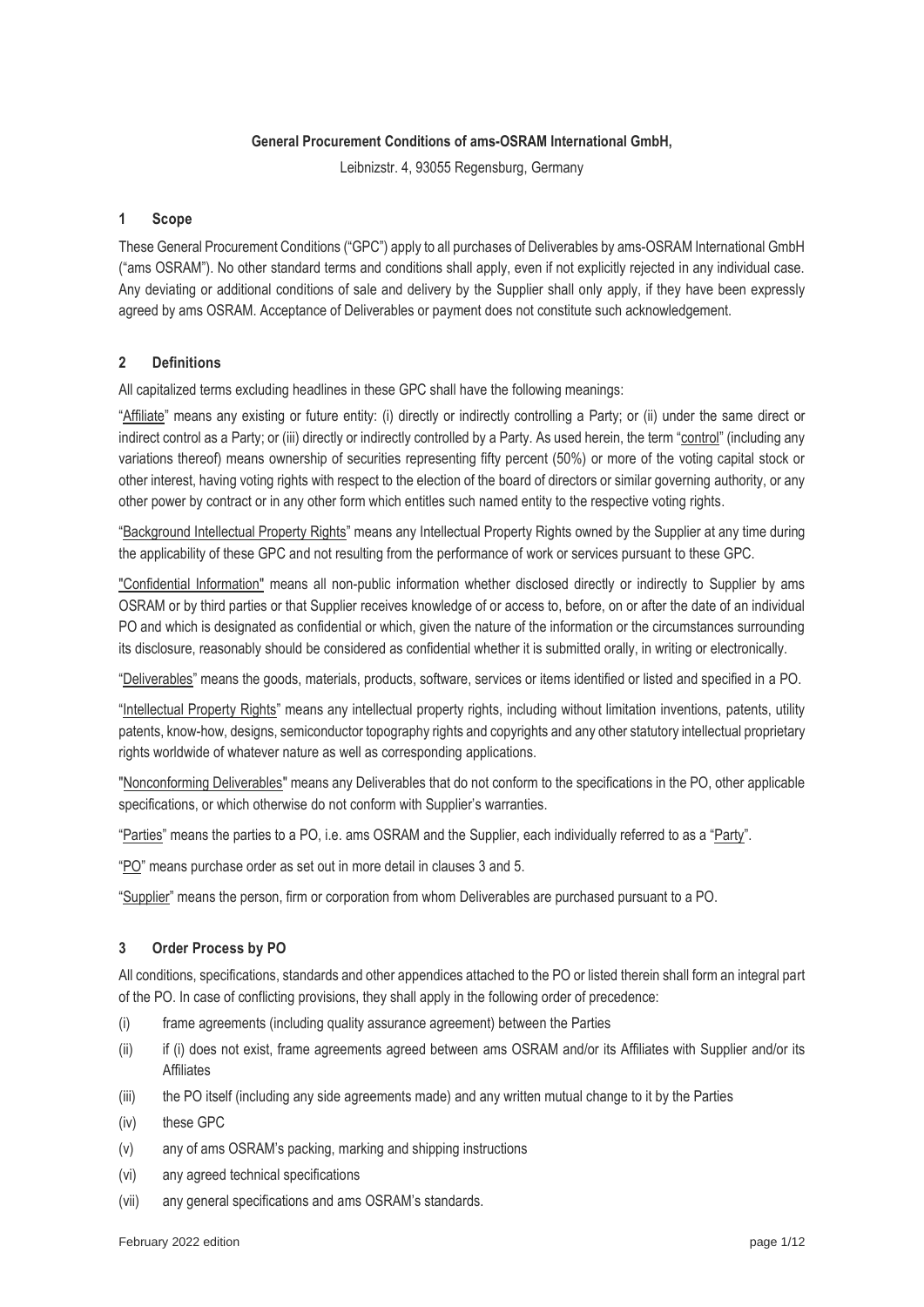## **4 Quality**

The Supplier agrees that it will not change any specifications, form, fit, function, design, appearance, materials technology, manufacturing process or manufacturing facilities for the Deliverables or make any other change that affects or could reasonably affect the quality, performance or compliance with the warranties set forth in these GPC without ams OSRAM's prior written approval.

The Supplier shall be obligated to enclose a complete and easy-to-understand operating manual in at least the English language, to keep all necessary documentation and, to monitor products exactly and to recall defective goods at its cost and immediately, if necessary, to submit the production documents to ams OSRAM and to provide any and all support, as well as to name the producer and/or importer, if required, without undue delay.

The Supplier shall maintain a certified quality management system in conformance to ISO 9001. The certification shall be done by an accredited certification body.

Deliverables will be marked for identification purposes with sufficient information to identify the source, date of production and batch or lot.

## <span id="page-1-0"></span>**5 Confirmation of PO by the Supplier**

The PO becomes a binding contract upon confirmation by the Supplier, or commencement of performance, whichever occurs first.

## <span id="page-1-1"></span>**6 Subcontractors**

The Supplier shall not, without ams OSRAM's prior written consent, subcontract, directly or indirectly at any level of the performance of the PO or any part thereof.

# **7 Purchase of Materials for Use in the Deliverables**

Only in relation to POs issued for customised Deliverables, before placing orders with sub-suppliers for, or purchasing any materials for use in the Deliverables that comprise of multiple components, the Supplier will, upon ams OSRAM's prior request on a case-by-case basis and to the extent permissible by applicable laws, provide ams OSRAM with a complete bill of materials (BOM) for such Deliverables, as applicable, listing the supplier(s), part number(s), lead time(s), and cost(s) of each material therein, as applicable.

#### **8 Delivery**

The agreed delivery dates and time periods for the delivery are binding. If a delivery or service period is defined in the PO, the delivery or service period starts with the acceptance date of the PO. For a delivery to meet the delivery date, the receipt of the Deliverables by ams OSRAM is the relevant point of time. If no delivery or service period or delivery date is separately agreed, the delivery or service shall be due three weeks from the date of the PO.

Delivery and shipment shall be carried out according to the delivery conditions stated in the PO. If the Supplier does not observe the applicable delivery conditions, the Supplier shall bear any additional costs resulting therefrom.

ams OSRAM shall be notified immediately of any circumstances, which prevent the agreed delivery dates and time periods for the delivery from being met. In case of an early or late delivery, as well as in the event that the Supplier delivers more, fewer or different Deliverables than ordered, the prior written consent of ams OSRAM is required, and ams OSRAM reserves the right to reject the delivery at the Supplier's expense.

Any delayed delivery, i.e. that the agreed delivery dates and time periods are not met, shall give ams OSRAM the right to terminate the PO, totally or in part, after granting an appropriate additional grace period unless such grace period is dispensable according to the statutory provisions, without any further liabilities or payment obligations arising for ams OSRAM out of such termination; or to demand performance on another date. In case of termination the Supplier shall compensate ams OSRAM for any damages arising out of or in connection with the late delivery including any price difference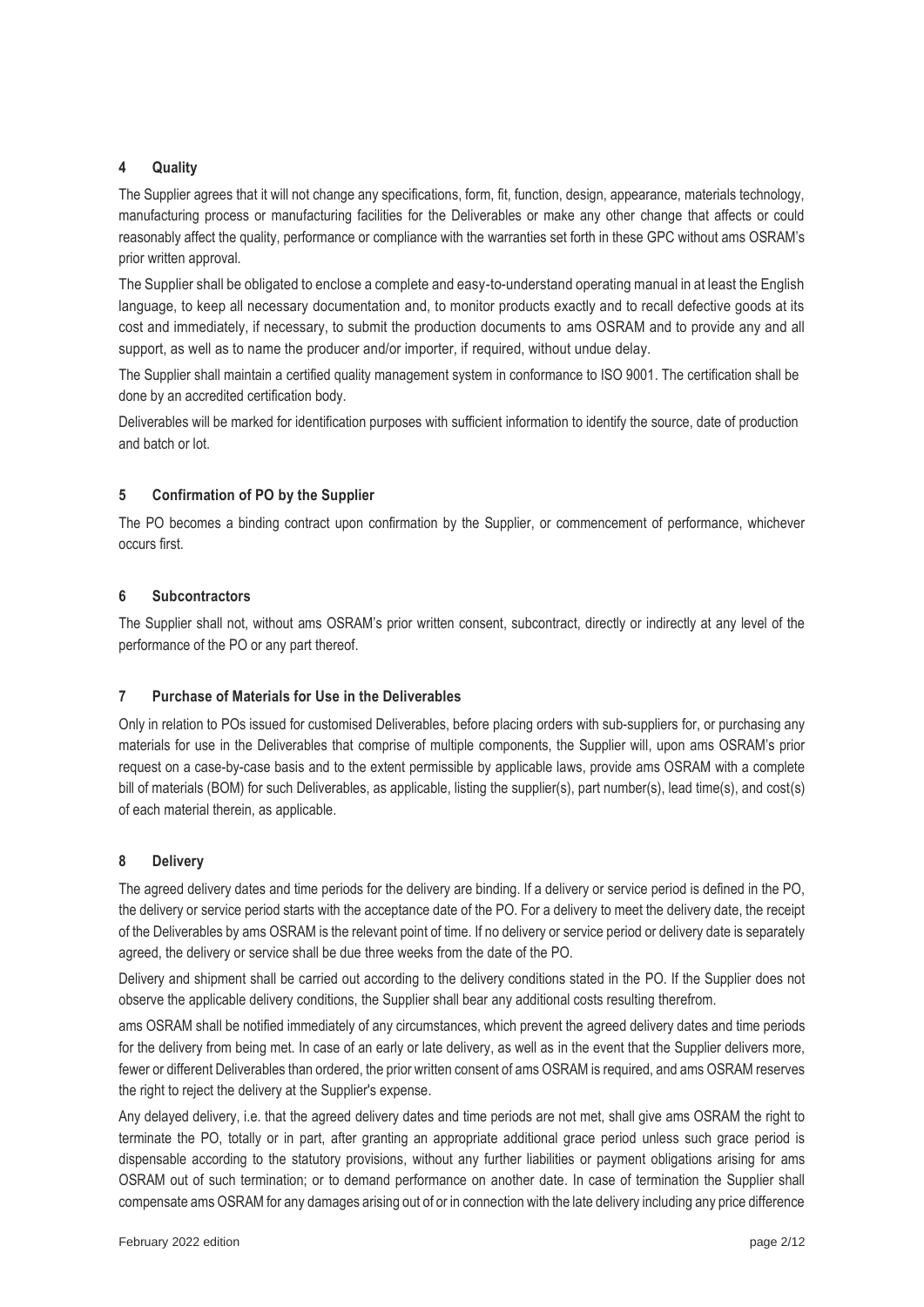between the original purchase price agreed between the Supplier and ams OSRAM and the purchase price agreed between ams OSRAM and an alternative supplier, unless the Supplier proves that it was not responsible for the delay.

Each delivery must come with any and all data sheets, assembly and processing information or notes about special characteristics of the material as well as the Deliverable.

Supplier agrees to take all actions necessary in order to ensure that there is no interruption in the supply of Deliverables to ams OSRAM.

In the event that ams OSRAM pays for the freight, the Supplier shall ensure that the forwarder is not concluding a cargo damage insurance according to 21.1 ADSp 2003 (General German Freight Forwarders Conditions).

## **9 Packaging for Transportation and Shipment; Transfer of Title**

If and to the extent no packing standard is agreed upon, the packing must be made correctly and in accordance with applicable packing standards and Supplier shall package all items in functional, flawless, commercial standard types of packing to secure safe transportation and handling. Costs and risks resulting from packing that does not comply with the requirements must be borne by the Supplier.

Any charges for boxing, crating, handling, storage or other packing requirements shall be included in the prices as specified in the PO. Unit load devices and packing material shall become ams OSRAM's property. Entitled return shipments shall be at the risk and expense of the Supplier.

The Supplier shall mark all containers with necessary lifting, handling and shipping information, as well as PO numbers, release numbers, dates of production, dates of shipment, regulatory compliance information and the names of the consignee and consignor. An itemized packing sheet must accompany each shipment. The Supplier will clearly identify and mark the relevant HS Code and country of origin of all Deliverables delivered and will indemnify ams OSRAM with respect to any expenses, duties, penalties, damages, settlements, costs or attorney's fees incurred by ams OSRAM in connection with the Supplier's failure to identify or misidentification of the required HS Code and/or country of origin unless Supplier proves that it is not responsible for such failure.

All products shall be delivered to the location specified in the PO. Unless otherwise specified in the PO, in particular by defining a delivery term, the title and risk of loss of the Deliverables shall pass to ams OSRAM upon delivery to ams OSRAM.

#### <span id="page-2-0"></span>**10 Inspection of Deliverables**

Upon receipt of Deliverables, ams OSRAM shall within a reasonable period of time conduct an incoming inspection of the Deliverables to verify whether ams OSRAM has received the identity and the number of boxes of the Deliverables reportedly sent to ams OSRAM as indicated on Supplier's packing list, and to detect any visible damage from transportation at the outer packaging. Apart from that ams OSRAM is not obliged to perform an incoming inspection of Deliverables. Notices of defects which become apparent later are considered in time if they are reported within four weeks after they were observed. Payment for Deliverables prior to inspection will not be construed to be an acceptance of Deliverables. If any Deliverables contain Nonconforming Deliverables, ams OSRAM shall have the right to reject such Deliverables. Nonconforming Deliverables may be returned at ams OSRAM's discretion to the Supplier at the Supplier's risk and expense.

For the purposes of this Clause [10,](#page-2-0) any reference to ams OSRAM shall also include any entity, supplier, vendor or business partner acting on behalf of or upon the instructions of ams OSRAM in the receipt of any Deliverables.

#### **11 Business Correspondence, Required Documentation**

Any and all business correspondence shall exclusively be exchanged with ams OSRAM's procurement department and with ams OSRAM's responsible employee or representative introduced to the Supplier as the responsible contact person(s). Documentation such as waybills, train route notes, train boxes, mail package cards, shipment notifications, shipment notes, packing slips, invoices, change notifications and similar documents as well as all correspondence must always feature the order number, order date, item and designation of goods as well as the name of the responsible employee or the responsible department. Customs declarations and customs goods codes must also be stated, or it has to be ensured that this information will be included. In case of deliveries from the EU zone, the VAT identification code must be stated. The Supplier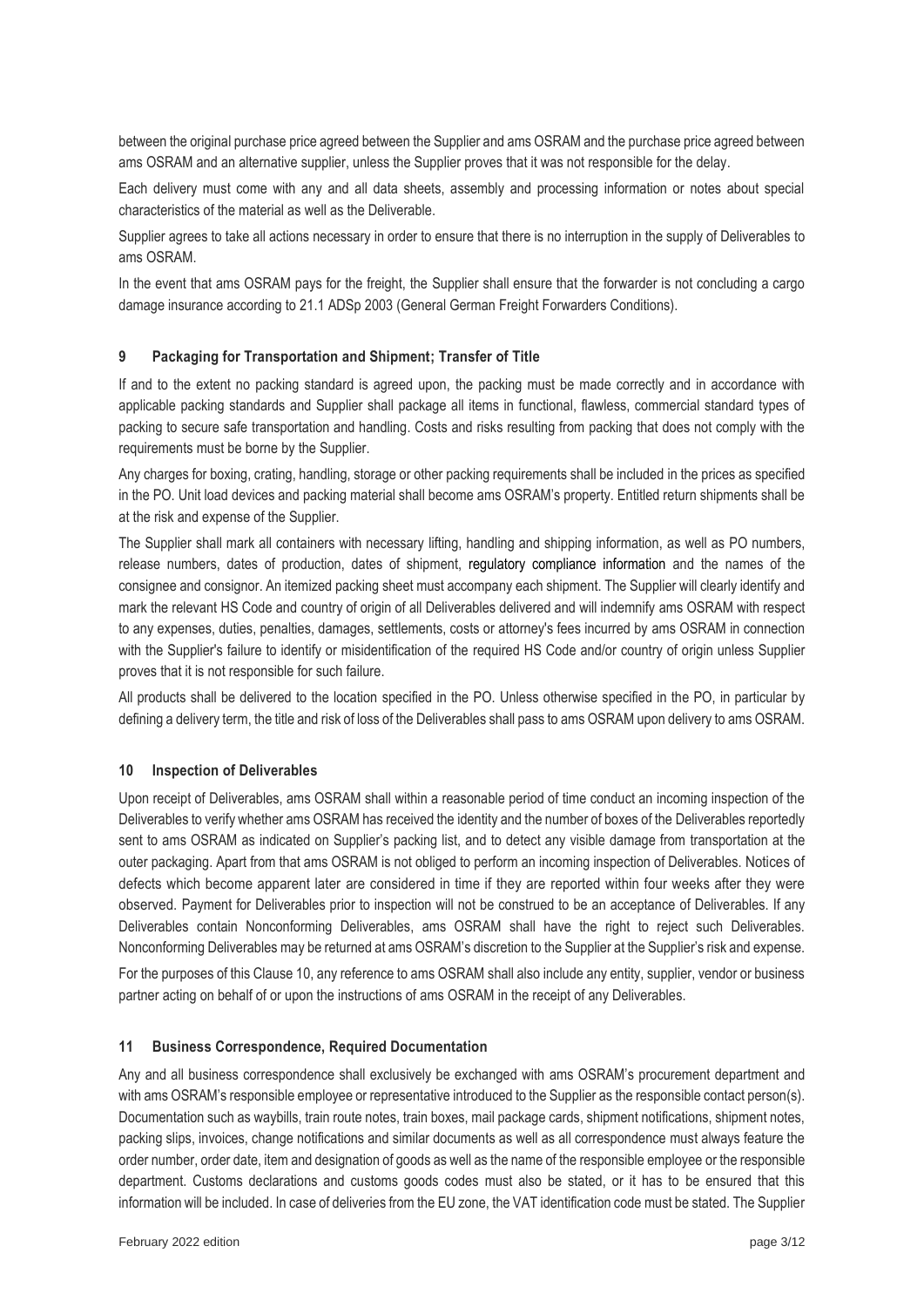shall be fully liable to ams OSRAM for any loss or expense resulting from any failure to comply with these obligations, unless the Supplier proves that it is not responsible for the failure.

## **12 Price and Payment Conditions, Invoices**

If not otherwise agreed in writing between the Parties, all prices are fixed prices, including value-added tax as well as all other taxes, duties, packaging fees and other additional charges of any type, as for material price, freight tariff tax or social charge increases, are excluded.

The payment terms shall be as stated on the PO. Payment terms shall commence as of the date of receipt of an invoice correctly issued in accordance with these GPC and ams OSRAM's receipt of the Deliverables. The payment of invoices cannot be construed as acknowledgement of the Deliverables to be free from any defects, and thus not as a waiver of any of ams OSRAM's claims and rights.

Invoices have to be sent to ams OSRAM's then current invoice submittal system, stating any and all order and delivery data and specifically referencing the applicable PO number. In case of work performances and assembly work, the time documentation confirmed by ams OSRAM shall be enclosed. Invoices issued contrary to ams OSRAM's GPC shall be deemed as not served.

Notwithstanding the foregoing, ams OSRAM shall be entitled to set off any amounts owed to Supplier against any claims which ams OSRAM may have against the Supplier.

#### **13 Tax**

Except as otherwise specifically provided in any PO, Supplier shall be liable for and shall pay any sales, use, excise or other tax or custom duty or fee which may be imposed upon any of the Deliverables or their sales, use or delivery. Where any relevant taxation authority imposes any income tax on the payment by ams OSRAM to the Supplier and requires ams OSRAM to withhold such tax, ams OSRAM may deduct such tax from the payment to the Supplier and remit such tax to the relevant taxing authority on behalf of the Supplier. The determination on the applicability of such withholding tax is at ams OSRAM's sole discretion. Upon reasonable request by the Supplier, ams OSRAM shall furnish the Supplier with tax receipts or other documentation evidencing the payment of such withholding tax. All sales, use, excise or similar taxes (except withholding tax) to be paid by ams OSRAM must be itemised separately on any proposal, quote or bid for the Deliverables and on Supplier's invoices.

#### **14 Intra-Community (EU) Supplies of Goods**

- (i) The Supplier will issue an invoice to ams OSRAM regarding all intra-Community supplies of goods without displaying any value added tax (VAT). The supplies are zero-rated intra-Community supplies of goods. For the purposes of Article 138 (1) lit. b) of Directive 2006/112/EC respectively § 6a (1) No. 4 German VAT Act, ams OSRAM indicates and confirms the VAT identification number DE813285699 of ams-OSRAM International GmbH respectively the VAT identification number DE292281767 of OSRAM Licht AG being the controlling company of the VAT group in Germany in which ams-OSRAM International GmbH is part of.
- (ii) The Supplier will take all necessary precautions to ensure that the supplies of Deliverables to ams OSRAM qualify as zero-rated intra-Community supplies of goods pursuant to Article 138 of Directive 2006/112/EC respectively §§ 6a (1), 4 No. 1 lit b) German VAT Act, In case the zero-rating will be denied by the competent tax authorities due to the non-compliance of the Supplier with the obligations (e.g. obligation to submit a recapitulative statement pursuant to Article 262 of Directive 2006/112/EC) concerning the zero-rating of intra-Community supplies of goods due to Council Directive 2018/1910 amending Directive 2006/112/EC, ams OSRAM is not obliged to pay any VAT to the Supplier.
- (iii) ams OSRAM may only be obliged to pay any local VAT to the Supplier, if the denial of zero-rating of the intra-Community supply of the goods is solely caused by ams OSRAM. In such an event ams OSRAM may only pay local VAT to the Supplier, if Supplier issues to ams OSRAM a valid VAT invoice entitling ams OSRAM to input VAT deduction respectively to a refund of VAT. If such input VAT deduction respectively a refund of VAT is denied by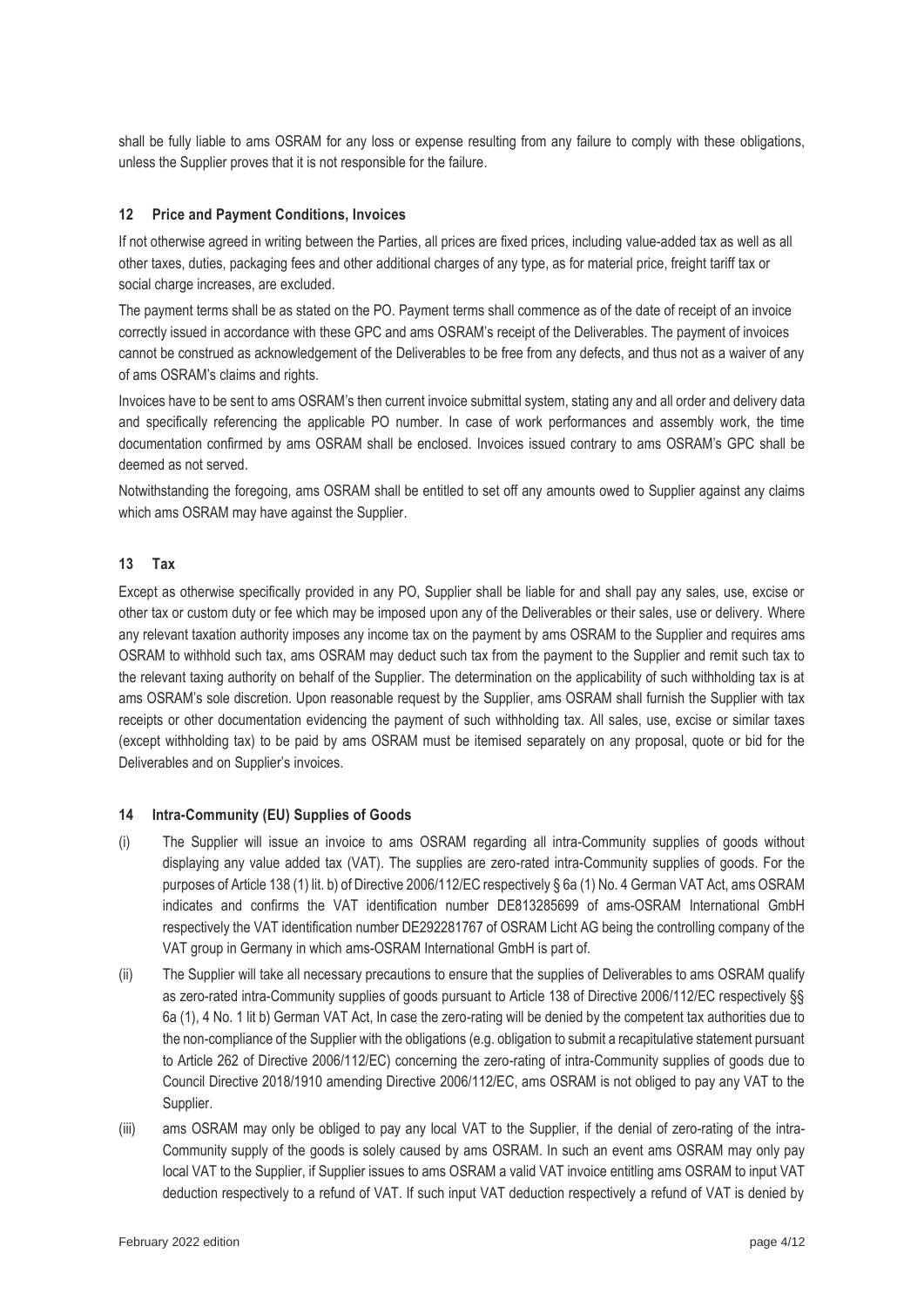the competent tax authorities since the supply should have been treated as a zero-rated intra-Community supply of goods, the Supplier is obliged to reimburse the VAT to ams OSRAM. In this regard, the Supplier waives the plea of limitation.

## <span id="page-4-0"></span>**15 Compliance**

- (i) Supplier will comply with the principles and requirements of the Code of Conduct for ams OSRAM Suppliers, or such other similar document, which has been provided to and acknowledged by Supplier.
- (ii) The Supplier and all persons acting on its behalf shall comply with all national and international regulations applicable to it within the scope of its business relationship with ams OSRAM, in particular those relating to the combating against corruption, cartels and money laundering. In particular, the Supplier undertakes not to participate actively or passively, directly or indirectly, in any form of bribery or to offer or grant, promote or accept any benefits that violate applicable national and international anti-corruption regulations.
- (iii) Within the scope of its own organization, the Supplier undertakes to comply with the respective legal regulations concerning the treatment of employees, environmental protection, occupational health and safety and to enforce them also in relation to any subcontractors. The Supplier further undertakes to comply with the principles of the UN Global Compact initiative regarding the protection of international human rights. In particular, the Supplier will not practice or tolerate any form of modern slavery, forced and child labor or human trafficking. Furthermore, the Supplier undertakes to strictly prohibit any form of discrimination in its operations on the basis of race or ethnic origin, skin color, gender, religion or philosophy of life, disability, age or sexual identity.
- (iv) ams OSRAM may withdraw from or terminate the contract if the Supplier does not fulfil its obligations as per this clause [15.](#page-4-0) Other statutory or contractual rights of withdrawal and termination remain unaffected.

## **16 Service-related provisions**

- (i) In relation to Deliverables consisting of services, in order to provide such services, the Supplier has to employ skilled and competent personnel. The term "service" as used herein shall in general include work services (Werkleistungen) The Supplier is obliged to ensure that work permits which might be required are available. Services have to be provided according to the current state of the art and industry standards. The Supplier may decide on the allocation of working hours. The Supplier shall inform ams OSRAM on the status and progress of the services which are carried out for ams OSRAM.
- (ii) Results of work services are subject to an acceptance test. Upon finalization of the acceptance test, ams OSRAM will declare acceptance insofar as the results provided are free from defects. ams OSRAM is entitled to request changes in the scope of services unless these are unacceptable for the Supplier. If the change results in additional costs, the Supplier has to inform ams OSRAM accordingly without delay and before the changes are implemented.
- (iii) If the provision of information and/or documents is required for the performance of services, ams OSRAM will make these available to the Supplier in due time before the service is performed. Supplier shall immediately request further information and/or documents if needed.
- (iv) Insofar as services are required to be provided in ams OSRAM's offices or at ams OSRAM's premises, ams OSRAM will grant the Supplier the access required, subject to reasonable security and compliance restrictions. Any persons employed or engaged by Supplier in connection with the performance of the services shall be Supplier's employees or contractors. Supplier will be solely responsible for their supervision, daily direction and control, wages, withholding income taxes, providing unemployment and disability benefits, and the manner and means through which the Services will be accomplished.
- (v) For construction services and ancillary construction services, the German Construction Contract Procedures (Vergabe- und Vertragsordnung für Bauleistungen (VOB)) Part B and C apply in place of these PO conditions.

#### **17 Warranty**

The Supplier warrants that it has good and transferable title to the Deliverables and that all Deliverables: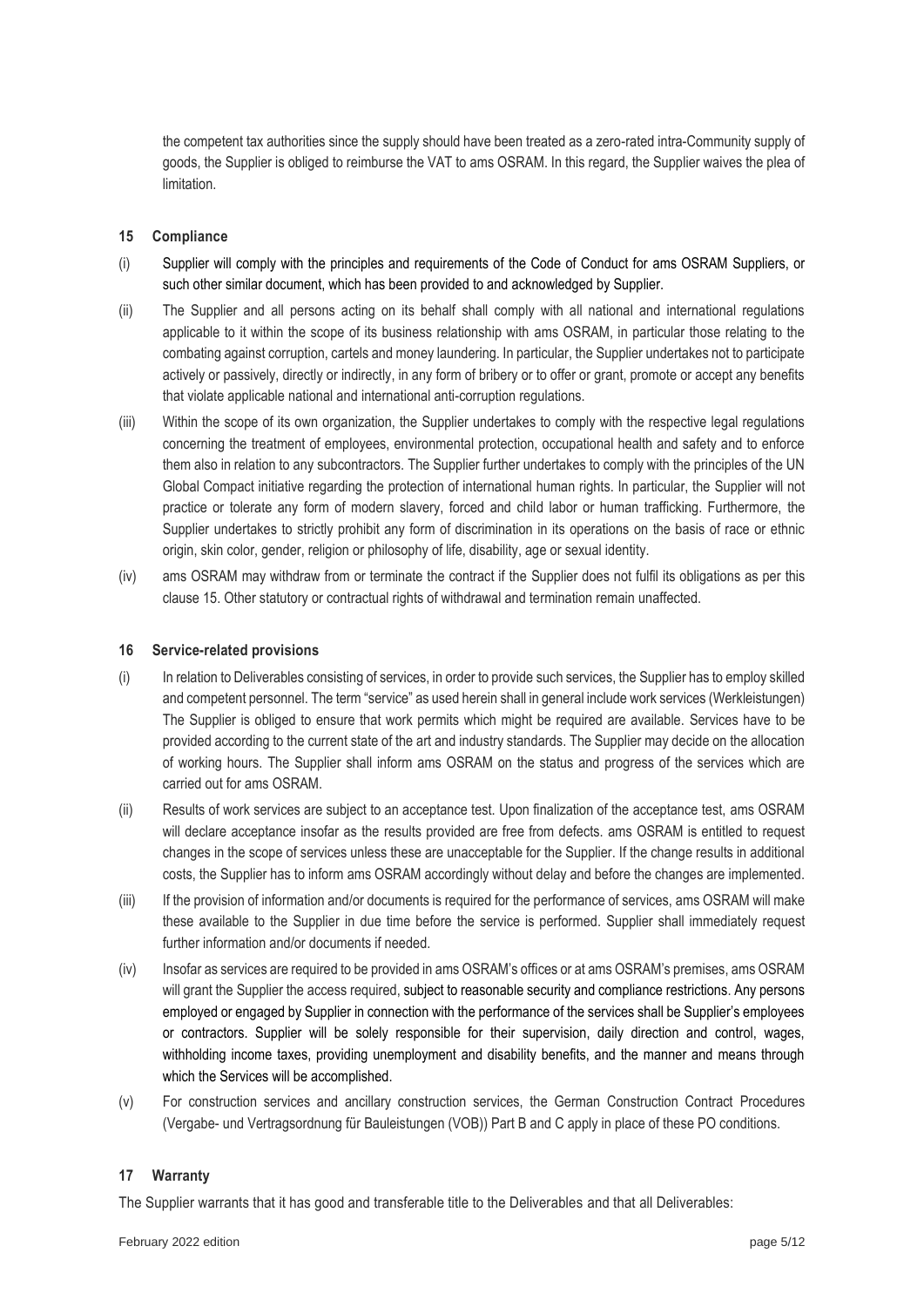- (i) conform to the PO, including all descriptions as well as any drawings, specifications, samples, or models furnished by ams OSRAM or furnished by the Supplier and approved by ams OSRAM,
- (ii) are free from any defects and errors,
- (iii) are merchantable and fit for their intended purpose,
- (iv) are new, not refurbished or reconditioned, and
- (v) are in conformity with any applicable industry standards as well as properly contained, packaged, marked and labelled in accordance with ams OSRAM's requirements and all applicable laws relating thereto.

The warranty period is 36 months as of receipt of the Deliverables. For an item which was used for a building as per its standard use and caused the building's defectiveness, the warranty period is 5 years (or such longer period as may be provided under applicable law) from delivery.

If there is reason to assume that an entire lot of Deliverables are defective due to samples drawn, the entire lot shall be deemed to be Nonconforming Deliverables and invoice for the entire lot of the Deliverables shall not fall due.

In case of Nonconforming Deliverables, ams OSRAM reserves the right to choose between a price reduction, free rectification and exchange; in case of major defects, ams OSRAM shall be entitled to full or partial termination of the PO. Such actions shall be in addition to other remedies which ams OSRAM may have pursuant to applicable law. On ams OSRAM's request, the Supplier shall immediately exchange or rectify Nonconforming Deliverables at its own risk and expense in order to provide Deliverables free from defects. If rectification or exchange has been requested, the warranty periods commences anew with receipt of the rectified or exchanged Deliverables.

In case of unjustified excess or insufficient supplies, or in case of quality deviations, the Supplier shall indemnify and hold harmless ams OSRAM for all expenses resulting from additional inspection, packaging, return shipment or storage. Return shipment of quantities in excess or not ordered shall be at the expense and risk of the Supplier in all cases.

#### **18 Product Liability Indemnification**

The Supplier is obliged to indemnify and hold harmless ams OSRAM from third party damage compensation claims arising from bodily injury and/or damage to property due to a defect in a Deliverable. If Supplier subsequently learns of any product defect within the meaning of applicable product liability laws or potential safety issues, the Supplier shall immediately notify ams OSRAM about these circumstances in writing. In this context, the Supplier is also obliged to refund any expenses which arise from or in connection with a product recall undertaken by ams OSRAM or required by law. ams OSRAM will inform the Supplier on the content and extent of the product recall measures insofar as possible and reasonable and will give Supplier the opportunity to make a representation related to the recall.

#### **19 Supplier's Liability, Indemnification**

The Supplier is liable and shall indemnify and hold harmless ams OSRAM, its officers, directors, agents, representatives, customers and employees from any and all claims, liabilities, damages, and expenses (including reasonable attorneys' fees and proper defense costs) arising out of, connected with or resulting in whole or in part from any acts or omissions of, or breach by, the Supplier, its subcontractors, its sub-suppliers or other personnel under or in connection with the PO or these GPC, unless the Supplier proves that it is not responsible for the breach, act or omission. This indemnity shall apply without regard to whether the claim, damage, liability or expense is based on a breach of contract, warranty, negligence, strict liability, and/or other tort. This indemnity shall survive delivery and acceptance of Deliverables. This provision shall not change the burden of proof.

#### <span id="page-5-0"></span>**20 Third Party IP Indemnity**

<span id="page-5-1"></span>(i) The Supplier has to deliver the Deliverables free of third-party Intellectual Property Rights or any other thirdparty rights, otherwise Supplier shall secure, at its sole cost and expense, all necessary rights, licenses,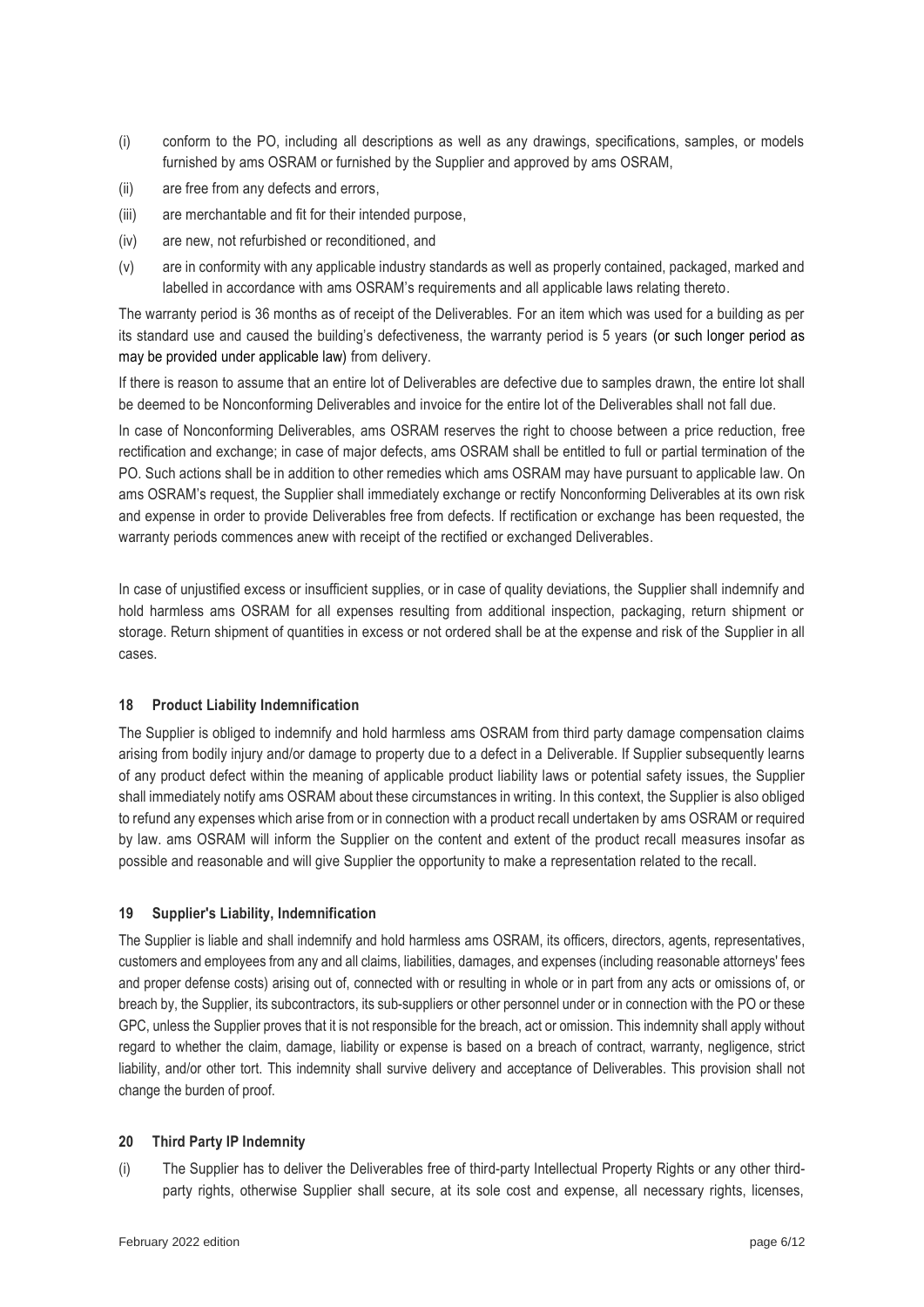consents, approvals and authorisations necessary for ams OSRAM to use all third-party rights as incorporated in or used in conjunction with the Deliverables. If third party Intellectual Property Rights are or will be infringed by the supplied Deliverables or their use, the Supplier is required to make reasonable efforts to provide ams OSRAM with an unlimited right of use of the Deliverables, otherwise ams OSRAM is entitled to return or cancel the Deliverables and receive a full refund of payments made.

- <span id="page-6-0"></span>(ii) The Supplier is obliged to indemnify and hold harmless ams OSRAM from any third party claims raised on the basis of a violation of third party Intellectual Property Rights as stipulated in clause [20](#page-5-0)[\(i\)](#page-5-1) and to reimburse ams OSRAM for all reasonable costs, fees, expenses and damages incurred in relation with the claim. ams OSRAM will not accept any claims without the Supplier's approval and will not enter into any settlement, unless Supplier's approval is refused arbitrarily.
- <span id="page-6-1"></span>(iii) Upon written request from ams OSRAM, Supplier has to conduct the defense against such claim at its own expense. If the Supplier conducts the defense against such claim in the name of ams OSRAM, the Supplier is obliged to always safeguard ams OSRAM's commercial interests and to keep ams OSRAM informed about any significant steps. The Supplier is not allowed to enter into a settlement which affects ams OSRAM's rights and/or interests without ams OSRAM's express written approval, whereas ams OSRAM will not withhold its approval arbitrarily.
- (iv) The obligations in clauses [20](#page-5-0)[\(ii\)](#page-6-0) an[d 20](#page-5-0)[\(iii\)](#page-6-1) do not apply if the Supplier can prove that it is not responsible for the violation of the said rights.
- (v) Further claims under statutory law for a defect of title of the Deliverables supplied to ams OSRAM remain unaffected.

## **21 Tooling and Documents**

All specifications, drawings, models or other documents and data furnished by ams OSRAM and all tools, dies, molds, jigs, fixtures, patterns, machinery, special test equipment, special taps and gauges, which have been furnished, paid for, or charged against ams OSRAM, shall be deemed ams OSRAM's property and shall be treated as confidential information in accordance with clause [26](#page-8-0) below. Such items shall be returned upon ams OSRAM's request at any time, but no later than upon full completion of the related contract. ams OSRAM shall retain ownership of any materials, parts, containers and/or special packaging provided by it to the Supplier. They shall be labelled as ams OSRAM's property and may be used only for the fulfilment of PO placed by or on behalf by ams OSRAM or its Affiliates and shall only be used in accordance with mutually agreed terms and conditions. The items provided by ams OSRAM shall be kept in a good condition by the Supplier. Their loss must be reported to ams OSRAM immediately. ams OSRAM reserves the right to claim damages.

#### **22 Provided Materials**

- (i) All materials provided by ams OSRAM remain property of ams OSRAM, and ams OSRAM is considered the manufacturer of goods manufactured using the materials and retains or automatically acquires property rights to the goods produced through the processing of these materials. The materials and objects shall be labelled as ams OSRAM owned and stored for ams OSRAM in a safe place and insured against risks such as fire and theft.
- (ii) If ams OSRAM has provided materials to Supplier, Supplier shall send monthly stock reports to ams OSRAM on such ams OSRAM material and ensure that the accuracy of such stock reporting is at least 97%.
- (iii) Pallets and other transport materials supplied by ams OSRAM remain ams OSRAM's property and must be returned to ams OSRAM. ams OSRAM reserves the right to claim compensation for any unreturned transport materials provided.

#### **23 IP Rights**

Ownership of any Intellectual Property Rights shall not be changed by the terms in these GPC unless otherwise stated herein. The Supplier hereby grants to ams OSRAM a non-exclusive, irrevocable, fully paid-up, worldwide license to its Intellectual Property Rights and/or all other rights required for producing, offering, putting on the market or using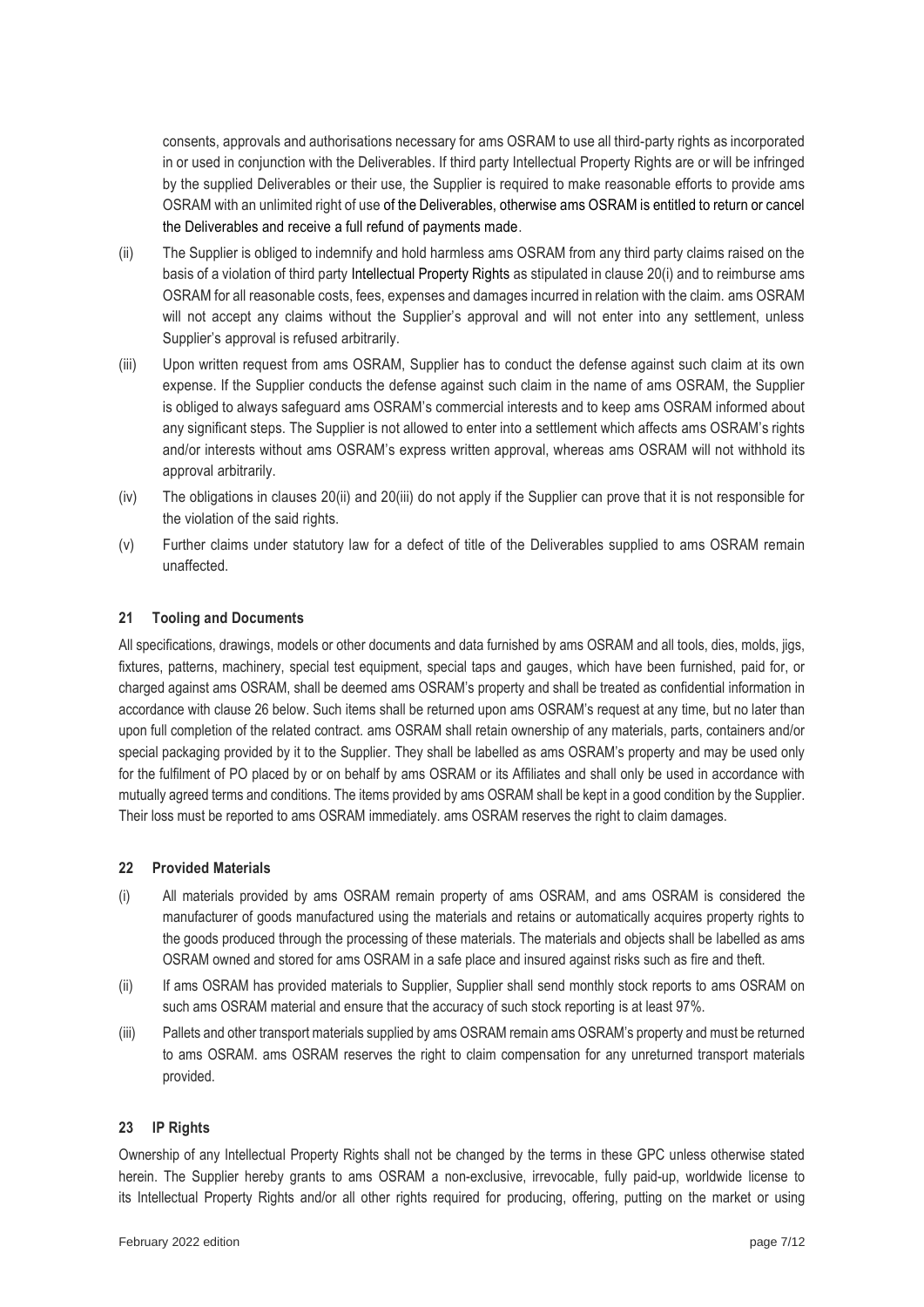Deliverables as well as importing or possessing Deliverables for these purposes, without prejudice to clause [24.](#page-7-0) If the Deliverable is a process directly producing a product, Supplier grants the same licenses with respect to such product.

## <span id="page-7-0"></span>**24 Rights to Results from Services**

- <span id="page-7-1"></span>(i) The results of Deliverables consisting of services (in the following referred to as "Results") shall be considered a "work for hire" and become ams OSRAM's property upon their completion and in their respective state of processing. The Supplier will properly store such Results for ams OSRAM until they are physically provided to ams OSRAM. If, for any reason, any of the Results do not constitute a "work made for hire," Supplier irrevocably assigns to ams OSRAM, without additional consideration, all rights, title and interest to the Results, including all its Intellectual Property Rights. Supplier waives any moral rights it may have in any Results. In the event that for legal reasons ams OSRAM cannot become the sole owner to all rights in the Results, ams OSRAM, upon their completion, is hereby granted the exclusive, transferable, sub-licensable, worldwide, fully paid-up, unlimited right to use the Results itself or have them used partly or fully by third parties in all known and unknowns ways of use, to copy, exploit, distribute, change and make them publicly accessible, to publish or to use them, all in a modified or unmodified form. Where Deliverables include Background Intellectual Property Rights, ams OSRAM is hereby granted the non-exclusive, transferable, sub-licensable, worldwide, unlimited right to use Background Intellectual Property Rights as part of the Results itself or have them used partly or fully by third parties in all known and unknowns ways of use, to copy, exploit, distribute, change and make them publicly accessible, to publish or to use them, all in a modified or unmodified form.
- (ii) If inventions or protectable ideas/proposals are created during the provision of service for which statutory rights can be applied, the Supplier shall promptly inform ams OSRAM thereof in writing. ams OSRAM, at its sole discretion, may file for patents and other statutory protection in any country in its own name as it sees fit, and maintain or abandon those rights at any time. If required, the Supplier shall reasonably assist ams OSRAM with regard to the filing of patents and other statutory rights on such inventions or protectable ideas/proposals free of charge, in particular provide any information required without undue delay and take all measures reasonably required; the Supplier will refrain from any act that might interfere with ams OSRAM's application for said rights and efficient use thereof. In particular, the Supplier must not apply for any such right in its own name or a third party's name and must not support a third party in applying for such rights. The Intellectual Property Rights arising on the basis of any such registration shall belong to ams OSRAM.
- <span id="page-7-2"></span>(iii) Unless otherwise agreed in a given case, the Supplier waives the right to be mentioned as author with regard to the results obtained.
- (iv) The Supplier is obliged to ensure that the inventions or protectable ideas/proposals created during the provision of the services can be transferred to ams OSRAM without additional costs for ams OSRAM, for instance by way of respective agreements with the persons involved in the implementation of the Results.
- (v) In relation to its employees, freelancers or third parties insofar as they are involved in the provision of services in accordance with clause [6,](#page-1-1) the Supplier will ensure in written agreements with these employees, freelancers or third parties that the rights as per clauses [24](#page-7-0)[\(i\)](#page-7-1) to [24](#page-7-0)[\(iii\)](#page-7-2) are secured and will not be affected by the termination of the contracts between the Supplier and the third parties. In case of breach, the Supplier will reimburse ams OSRAM for all damages and expenses incurred in this respect, including the reasonable costs for legal defense, and will indemnify and hold harmless ams OSRAM from any third-party claims, unless the Supplier is not responsible in this regard.
- (vi) The granting of the aforementioned rights is covered by the contractually agreed remuneration.

#### **25 Software**

For software (including without limitation any updates thereto, together "Software"), pertaining documents, and all subsequent additions necessary to operate and/or support the Deliverables or their use, the Supplier hereby grants to ams OSRAM a non-exclusive, perpetual, royalty-free, worldwide right and license to use, reproduce, prepare derivative works of and distribute the Software in connection with ams OSRAM products, including the right for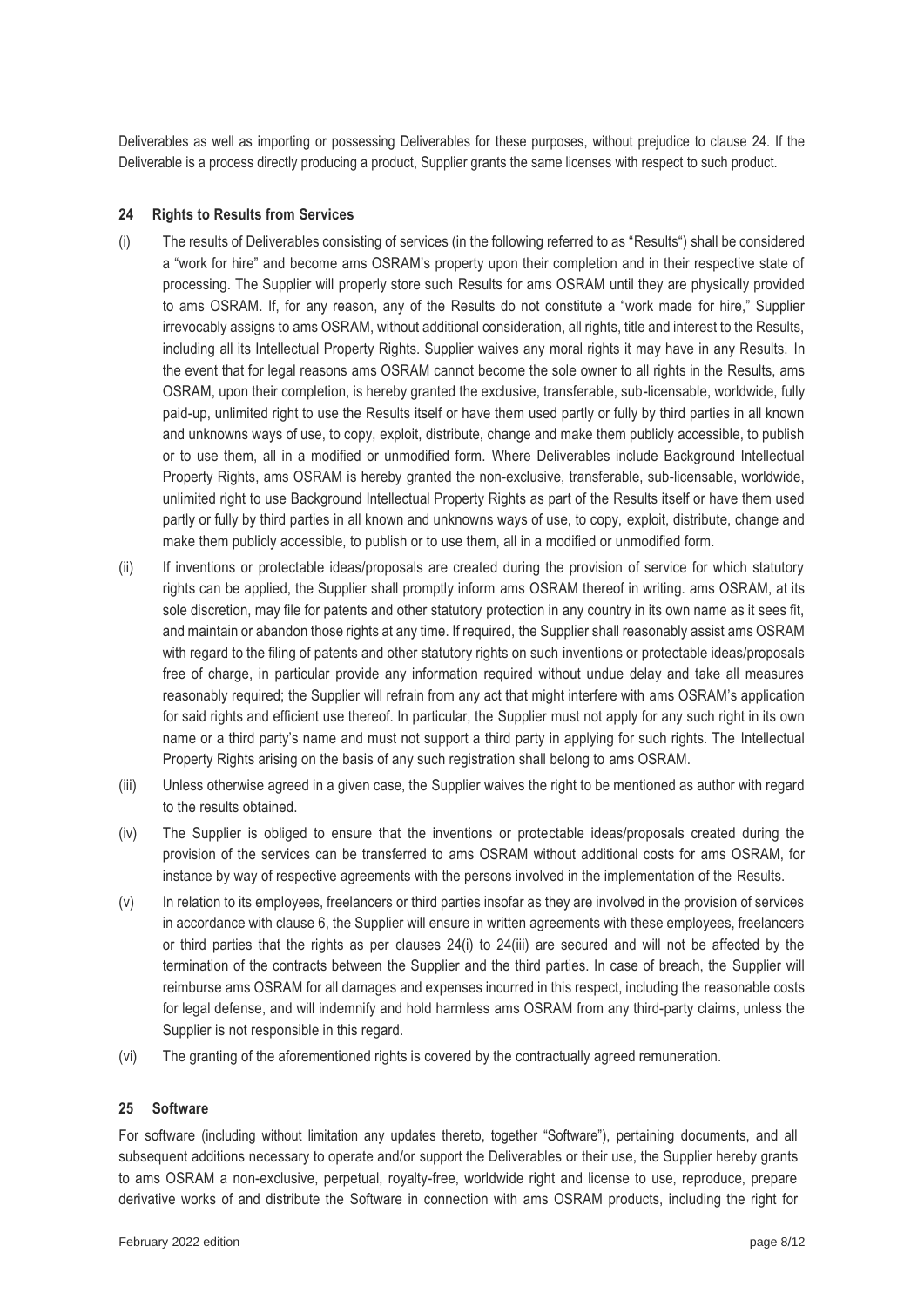sublicensing. For any Software created for ams OSRAM pursuant to services rendered under these GPC, clause [24](#page-7-0) prevails. Any individual software licensing agreement prevails over any provision in these GPC regarding a transfer of rights or a license grant.

Supplier has and will have full and sufficient right, title and authority to assign or grant the rights and/or licenses granted to ams OSRAM.

The Software does not and will not infringe any third-party Intellectual Property Rights or any other third-party rights. Clause 20 shall apply analogously.

Furthermore, Supplier represents and warrants that the Software does and will (i) perform the functions, and comply in all material respects with the documentation, (ii) comply with all applicable laws, regulations, and industry standards and (iii) will be free of any computer code or instructions that may disrupt, damage or interfere with the use of the Software or related computer facilities or which allow for application code access through the bypassing of any security features, e.g. malicious code, viruses, "back doors" or "trap doors".

## <span id="page-8-0"></span>**26 Confidentiality**

All information disclosed by either Party to the other, in connection with the PO, including, without limitation, all technical, commercial and financial data and all proprietary information, shall be kept strictly confidential. Neither Party shall disclose any such confidential information to any third party (other than Affiliates of ams OSRAM) and shall not use any such confidential information for any purpose other than as agreed between themselves. In the event of a violation or suspected violation of this confidentiality obligation, ams OSRAM reserves the right to seek injunctive relief in any court of competent jurisdiction and claim damages unless the Supplier proves that it is not responsible for such violation. No reference may be made to business relations with ams OSRAM for advertising purposes unless ams OSRAM has given its written approval. Should Parties enter into a separate Non-Disclosure Agreement (NDA) and inconsistencies arise between such NDA and this claus[e 26,](#page-8-0) the NDA shall prevail.

#### **27 Data Protection/ Data Privacy**

ams OSRAM and the Supplier authorize to release to the respective other Party and any of its Affiliates (the "Relevant Companies") any and all personal or professional data that is necessary or desirable for administration and/or fulfilment of any individual PO and these GPC (the "Relevant Information").

ams OSRAM and the Supplier undertake to fully comply with any applicable personal data protection laws in applicable jurisdictions, including with the General Data Protection Regulation (GDPR). ams OSRAM and the Supplier shall ensure compliance with all legal data provisions including but not limited to the GDPR, particularly in regard to the lawfulness of data processing under joint controllership. ams OSRAM and the Supplier shall take all necessary technical and organizational measures to ensure that the rights of data subjects, in particular those pursuant to Articles 12 to 22 GDPR, are guaranteed at all times within the statutory time limits. Supplier indemnifies ams OSRAM for any loss or damages, including, but not limited to, costs of breach notification, attorney's and other fees, fines and financial penalties under any applicable personal data protection laws.

#### **28 Export Compliance**

- (i) For all items (software, technology, commodities) to be delivered and services to be provided, ams OSRAM and Supplier shall comply with all applicable national and international export control, customs and foreign trade regulations ("Foreign Trade Regulations"). Supplier shall obtain all necessary export licenses.
- (ii) Supplier shall advise ams OSRAM in writing as early as possible, but not later than two (2) weeks prior to the scheduled delivery date, and in case of changes without undue delay, of the following information and data:
	- All applicable export list numbers including Export Control Classification Number (ECCN) as per U.S. Commerce Control List;
	- The statistical commodity code according to the current commodity classification of the foreign trade statistics and the HS (Harmonized System) Code;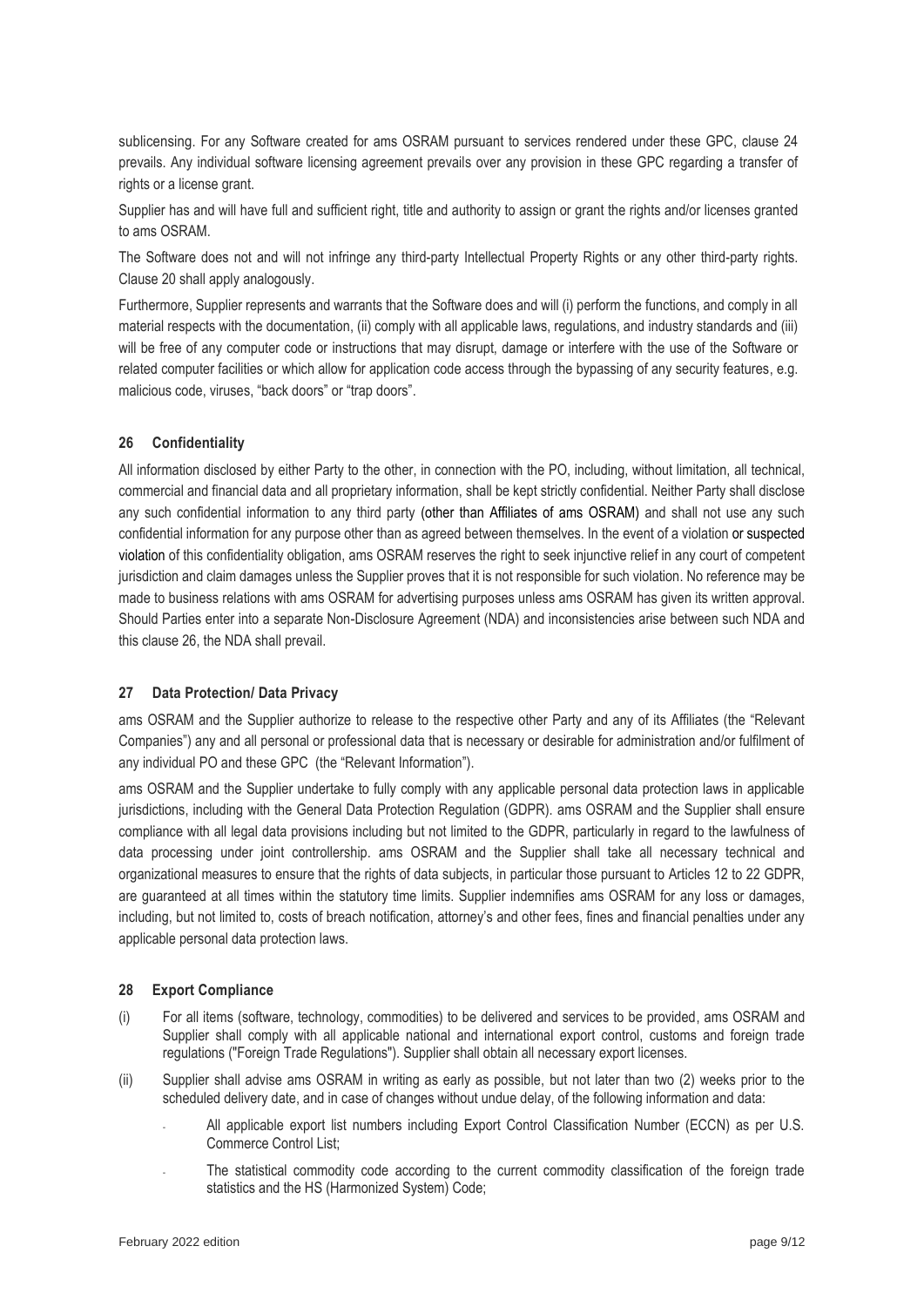- Country of origin (non-preferential origin). If the Deliverables do not have any origin characteristics, the annotation "No goods of origin" has to be included in the order confirmation and in the delivery invoice. In this case, ams OSRAM has the right to cancel the order.

Upon request, Supplier shall provide further information and data required by ams OSRAM to comply with all Foreign Trade Regulations for the items applicable in the countries of export and import as well as re-export in case of resale.

(iii) ams OSRAM shall not pay and shall not be obliged to fulfil the contract if such fulfilment is hindered by impediments arising out of Foreign Trade Regulations.

# **29 Assignment**

The Supplier shall not assign a PO or any claims thereunder without the prior written consent of ams OSRAM. ams OSRAM has the right to assign any claims under a PO at its discretion.

In case of change of control of the Supplier, the Supplier shall immediately inform ams OSRAM of such change. ams OSRAM reserves the right either to approve such change of ownership or to immediately cancel the PO without any further obligations and responsibilities. Confidential Information and any specifications, tooling and documents provided by ams OSRAM to the Supplier in connection with the fulfilment of the PO has to be returned upon ams OSRAM's request.

# **30 Security in Supply Chain**

The Supplier shall provide the necessary organizational instructions and take measures, particularly with regard to the following security: premises security, packaging and transport, business partner, personnel and information - in order to guarantee the security in the supply chain according to the requirements of respective internationally recognized initiatives based on the WCO SAFE Framework of Standards (e.g. AEO, C-TPAT). The Supplier shall protect the Deliverables provided to ams OSRAM or provided to third parties designated by ams OSRAM against unauthorized access and manipulation. The Supplier shall only deploy reliable personnel for those Deliverables and shall obligate any sub-suppliers to take equivalent security measures.

# **31 Accident Prevention / Environmental Protection Regulations etc.**

- (i) The Deliverables as well as the production processes for Deliverables must comply with statutory regulations, in particular with the German law governing the security of technical equipment (equipment safety law / Gerätesicherheitsgesetz), the German law on dangerous chemicals (Chemikaliengesetz), other relevant standards and other recognized practices and procedures. The requirements of the documents "Environmental Standard for Suppliers" and "Supplier non-use of hazardous substances Declaration" have to be fulfilled. Both documents are available on ams OSRAM's supplier portal under [https://www.osram.de/os/supplier-portal/.](https://www.osram.de/os/supplier-portal/)The regulations of any international associations specified in the PO must also be observed. The same applies to environmental protection regulations.
- (ii) Any necessary protective equipment shall be provided by the Supplier and shall be included in the price.
- (iii) For transportation of dangerous goods (chemicals, compounds or articles containing such substances), current versions of national and international dangerous goods regulations, e.g. ADR (road), IMDG-Code (sea) or IATA DGR (air), German Law for the transport of dangerous goods (Gefahrgutbeförderungsgesetz) and the German Ordinance on the national and international carriage of dangerous goods by road, rail, and inland waterways (GGVSEB) have to be applied. If the PO indicates that the Deliverables are to be forwarded, the Supplier shall also comply with all regulations required for additional modes of transport in respect of packaging and labelling.
- (iv) In the event ams OSRAM orders substances or preparations thereof for which a material safety data sheet is required according to national or international regulations, the Supplier has to provide such sheet free of charge to the requesting department and in the standardized form applicable for the country of destination, e.g. in the form of the REACH regulation (EC) no. 1907/2006 for European countries or hand it in on request.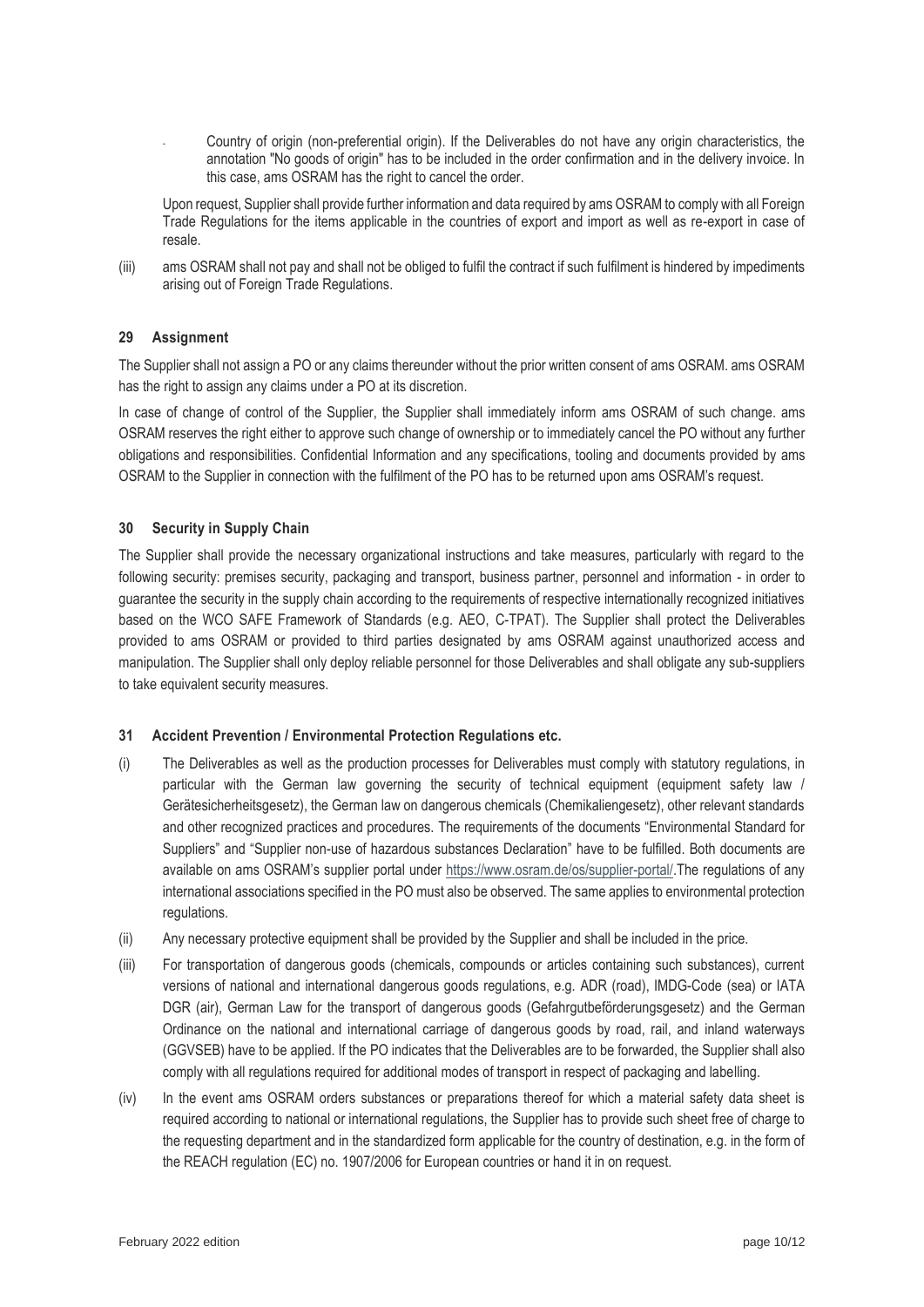## **32 Safety**

The Supplier shall fulfil all legal requirements arising from directives ROHS 2011/65/EU and WEEE 2012/19/EU, as well as the associated national regulations.

### **33 Force Majeure**

Neither Party will be liable for any delay in performance or non-performance of the contract caused by an external event, i.e. an event not resulting from an inherent danger, and such event is unforeseeable or which, being foreseeable, cannot be avoided even by exercising the utmost care ("Event of Force Majeure"), if the affected Party has notified the other Party of such circumstances immediately and uses reasonable efforts to correct its failure to perform. Without limiting the generality of the foregoing, an Event of Force Majeure may for example include natural disasters, rebellion, embargoes and epidemics. For purposes of these GPC, the following shall not be considered an Event of Force Majeure (i) delays in transportation, (ii) shortages of materials, (iii) delays attributable to Supplier's manufacturers or subcontractors or (iv) economic considerations or inefficiencies, unless such delays or shortages are caused by any natural disaster or other cause beyond such Party's reasonable control as aforesaid.

#### **34 Audit**

ams OSRAM may inspect the Supplier's manufacturing locations, warehouse and other facilities during normal business hours, by providing reasonable notice to the Supplier. The Supplier shall provide ams OSRAM with its own inspection, quality and reliability data upon request.

#### **35 Insurance**

Supplier shall maintain a general and product liability policy covering property damages, bodily injury or deaths as well as financial losses as arising out of any of the foregoing. This insurance policy shall at least provide a limit of five (5) million EURO (EUR 5,000,000) and shall be carried out with an insurer of adequate financial security (minimum rating: investment grade). Upon ams OSRAM's request, Supplier will provide an insurance certificate evidencing the requested insurance coverage.

#### **36 Discontinuation**

In the event the Supplier decides to discontinue the manufacturing of any Deliverables ("End of Life"), Supplier will inform ams OSRAM in writing of its intention at the latest 24 months before the discontinuation becomes effective and will provide a last-time-order period of 24 months. Any PO issued prior to the end of such 24 months period shall be fulfilled without interruption. The prices may not be increased for the last time-order period.

In the event Supplier is otherwise unable to supply any or all of the Deliverables for whatever reason, Supplier agrees to take all actions necessary in order to ensure that there is no interruption in the supply of Deliverables to ams OSRAM. Supplier agrees to take such actions as may be reasonably required by ams OSRAM to accomplish the transition from Supplier to an alternative seller.

#### **37 Cancelation, Termination**

For reason other than Supplier's default, ams OSRAM may at its own discretion cancel a PO or any part of a PO with respect to any undelivered customized Deliverables by written notice by giving 14 (fourteen) days' notice.

In such case, the following provisions will apply: (a) upon cancellation, ams OSRAM's payment obligation will be limited to the price agreed in the PO less the expenses the Supplier saves as a result of the termination or deliberately omits to acquire through other use of its labour capacities; (b) upon receipt of notice of the intended cancellation, the Supplier must cease manufacture and supply of Deliverables and stop all further work and do everything possible to mitigate any costs